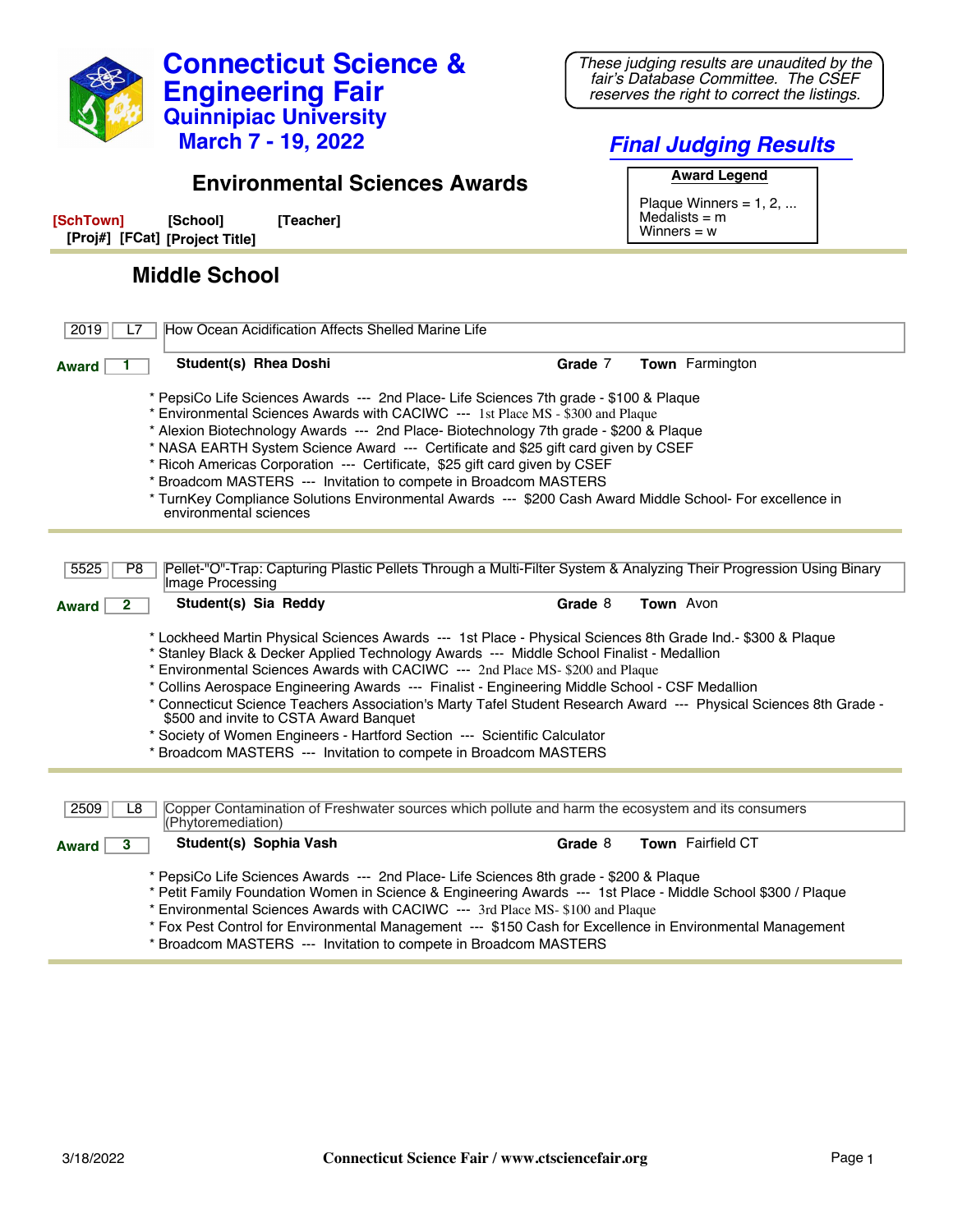| <b>Connecticut Science &amp;</b><br><b>Engineering Fair</b><br><b>Quinnipiac University</b><br><b>March 7 - 19, 2022</b>                                                                                                                                                                                                                                                                                                                                                                                | These judging results are unaudited by the<br>fair's Database Committee. The CSEF<br>reserves the right to correct the listings. |  |  |  |
|---------------------------------------------------------------------------------------------------------------------------------------------------------------------------------------------------------------------------------------------------------------------------------------------------------------------------------------------------------------------------------------------------------------------------------------------------------------------------------------------------------|----------------------------------------------------------------------------------------------------------------------------------|--|--|--|
|                                                                                                                                                                                                                                                                                                                                                                                                                                                                                                         | <b>Final Judging Results</b>                                                                                                     |  |  |  |
| <b>Environmental Sciences Awards</b>                                                                                                                                                                                                                                                                                                                                                                                                                                                                    | <b>Award Legend</b>                                                                                                              |  |  |  |
|                                                                                                                                                                                                                                                                                                                                                                                                                                                                                                         | Plaque Winners = $1, 2, $                                                                                                        |  |  |  |
| [SchTown]<br>[Teacher]<br>[School]<br>[Proj#] [FCat] [Project Title]                                                                                                                                                                                                                                                                                                                                                                                                                                    | Medalists $=$ m<br>Winners $= w$                                                                                                 |  |  |  |
|                                                                                                                                                                                                                                                                                                                                                                                                                                                                                                         |                                                                                                                                  |  |  |  |
| Benefit of Granular and Mesh Filters on Concentrations of Microplastics in Water<br>4013<br>PТ                                                                                                                                                                                                                                                                                                                                                                                                          |                                                                                                                                  |  |  |  |
| Student(s) Krrish Brahmkshatriya<br>m<br><b>Award</b>                                                                                                                                                                                                                                                                                                                                                                                                                                                   | Town Danbury<br>Grade 8                                                                                                          |  |  |  |
| <b>Benjamin Miller</b>                                                                                                                                                                                                                                                                                                                                                                                                                                                                                  | Town Danbury<br>Grade 8                                                                                                          |  |  |  |
| <b>Alexander Herzegovitch</b>                                                                                                                                                                                                                                                                                                                                                                                                                                                                           | Town Danbury<br>Grade 8                                                                                                          |  |  |  |
|                                                                                                                                                                                                                                                                                                                                                                                                                                                                                                         |                                                                                                                                  |  |  |  |
| * Lockheed Martin Physical Sciences Awards --- 3rd Place - Physical Sciences MS Team - Plaque<br>* CASE • The Jackson Laboratory Urban School Challenge Awards --- Middle School Finalist - Medallion<br>* Environmental Sciences Awards with CACIWC --- MS Finalist - CSF Medallion<br>* Alexion Biotechnology Awards --- 5th Place- Biotechnology 8th grade - Plaque<br>* John S. Kendall Memorial Awards --- \$300 John S. Kendall Award for Excellence In Mechanical Engineering - Middle<br>School |                                                                                                                                  |  |  |  |
|                                                                                                                                                                                                                                                                                                                                                                                                                                                                                                         |                                                                                                                                  |  |  |  |
| 4014<br>Can You Separate Solids and Liquids Going Down Your Sink<br>PT<br><b>Student(s) Caleb Quinby</b>                                                                                                                                                                                                                                                                                                                                                                                                | Town Windsor<br>Grade 7                                                                                                          |  |  |  |
| <b>Award</b><br>m<br><b>Holt Serrano</b>                                                                                                                                                                                                                                                                                                                                                                                                                                                                | Grade 7<br><b>Town</b> Somers                                                                                                    |  |  |  |
|                                                                                                                                                                                                                                                                                                                                                                                                                                                                                                         |                                                                                                                                  |  |  |  |
| * Lockheed Martin Physical Sciences Awards --- 2nd Place - Physical Sciences MS Team- \$100 each & Plaque<br>* Environmental Sciences Awards with CACIWC --- MS Finalist - CSF Medallion<br>* Broadcom MASTERS --- Invitation to compete in Broadcom MASTERS                                                                                                                                                                                                                                            |                                                                                                                                  |  |  |  |
| Determining the Most Efficient and Effective Method of Filtration for the Purpose of Creating Potable Water<br>4010<br>PТ                                                                                                                                                                                                                                                                                                                                                                               |                                                                                                                                  |  |  |  |
| Student(s) Rhys Wilson<br>m                                                                                                                                                                                                                                                                                                                                                                                                                                                                             | Town Somers<br>Grade 8                                                                                                           |  |  |  |
| <b>Award</b><br><b>Oliver Kolb</b>                                                                                                                                                                                                                                                                                                                                                                                                                                                                      | Town Longmeadow<br>Grade 8                                                                                                       |  |  |  |
| <b>Jacek Cieslak</b>                                                                                                                                                                                                                                                                                                                                                                                                                                                                                    | Town Monson<br>Grade 8                                                                                                           |  |  |  |
| * Lockheed Martin Physical Sciences Awards --- Finalist - Physical Sciences Jr Team - CSF Medallion<br>* Environmental Sciences Awards with CACIWC --- MS Finalist - CSF Medallion<br>* Alexion Biotechnology Awards --- 3rd Place- Biotechnology 8th grade - \$100 & Plaque                                                                                                                                                                                                                            |                                                                                                                                  |  |  |  |
| <b>High School</b>                                                                                                                                                                                                                                                                                                                                                                                                                                                                                      |                                                                                                                                  |  |  |  |
| A novel mitigation technique to control the spread of the invasive Spotted Lanternfly (L. Delicatula) through cardiac<br>3061<br>LS.<br>glycoside extracts                                                                                                                                                                                                                                                                                                                                              |                                                                                                                                  |  |  |  |
| <b>Student(s) Cooper Carr</b><br><b>Award</b>                                                                                                                                                                                                                                                                                                                                                                                                                                                           | Town Fairfield<br>Grade 12                                                                                                       |  |  |  |
| * Environmental Sciences Awards with CACIWC --- 1st Place HS- \$500 and Plaque<br>* TurnKey Compliance Solutions Environmental Awards --- \$300 Cash Award High School- For excellence in<br>environmental sciences<br>* GENIUS Olympiad --- GENIUS Olympiad Competition for 1st Place HS Environmental Project with \$700 stipend<br>* Milton Fisher Science Fair Award for Innovation and Creativity --- For Excellence in Creativity and Innovation by a<br><b>High School Student</b>               |                                                                                                                                  |  |  |  |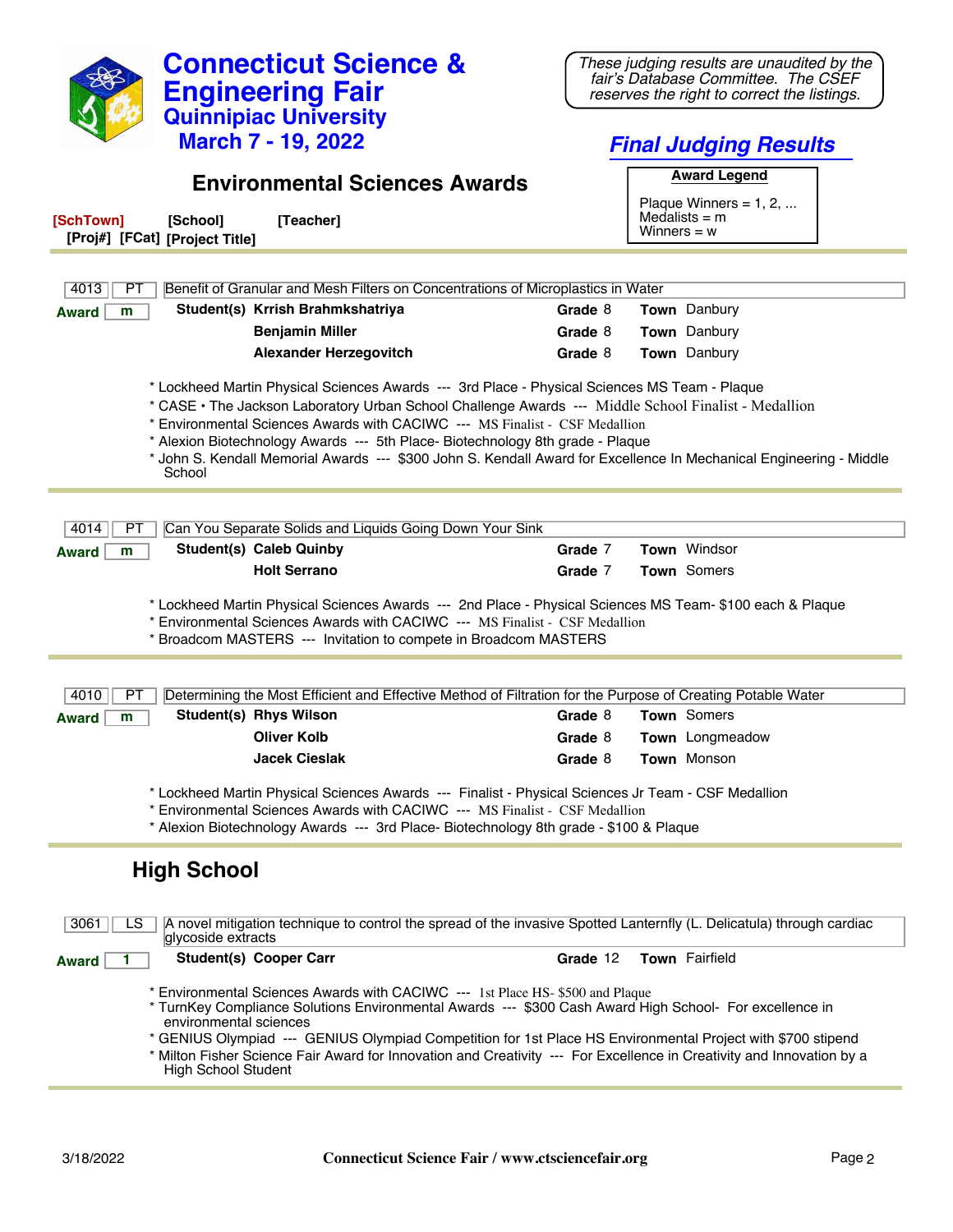|                                                                                                                                                                                                                                                                                                                                                                                                                                                                                                                                                                                                                     |                                 | <b>Connecticut Science &amp;</b><br><b>Engineering Fair</b>                                                                                                                                                                                                                                                                                                                                                                                                                                                                                                                                                         |          |                                  | These judging results are unaudited by the<br>fair's Database Committee. The CSEF<br>reserves the right to correct the listings. |  |
|---------------------------------------------------------------------------------------------------------------------------------------------------------------------------------------------------------------------------------------------------------------------------------------------------------------------------------------------------------------------------------------------------------------------------------------------------------------------------------------------------------------------------------------------------------------------------------------------------------------------|---------------------------------|---------------------------------------------------------------------------------------------------------------------------------------------------------------------------------------------------------------------------------------------------------------------------------------------------------------------------------------------------------------------------------------------------------------------------------------------------------------------------------------------------------------------------------------------------------------------------------------------------------------------|----------|----------------------------------|----------------------------------------------------------------------------------------------------------------------------------|--|
|                                                                                                                                                                                                                                                                                                                                                                                                                                                                                                                                                                                                                     |                                 | <b>Quinnipiac University</b>                                                                                                                                                                                                                                                                                                                                                                                                                                                                                                                                                                                        |          |                                  |                                                                                                                                  |  |
|                                                                                                                                                                                                                                                                                                                                                                                                                                                                                                                                                                                                                     |                                 | <b>March 7 - 19, 2022</b>                                                                                                                                                                                                                                                                                                                                                                                                                                                                                                                                                                                           |          |                                  | <b>Final Judging Results</b>                                                                                                     |  |
|                                                                                                                                                                                                                                                                                                                                                                                                                                                                                                                                                                                                                     |                                 | <b>Environmental Sciences Awards</b>                                                                                                                                                                                                                                                                                                                                                                                                                                                                                                                                                                                |          |                                  | <b>Award Legend</b>                                                                                                              |  |
| [SchTown]<br>[Proj#] [FCat] [Project Title]                                                                                                                                                                                                                                                                                                                                                                                                                                                                                                                                                                         | [School]                        | [Teacher]                                                                                                                                                                                                                                                                                                                                                                                                                                                                                                                                                                                                           |          | $Medalists = m$<br>Winners = $w$ | Plaque Winners = $1, 2, $                                                                                                        |  |
|                                                                                                                                                                                                                                                                                                                                                                                                                                                                                                                                                                                                                     |                                 |                                                                                                                                                                                                                                                                                                                                                                                                                                                                                                                                                                                                                     |          |                                  |                                                                                                                                  |  |
| 6039<br><b>PS</b>                                                                                                                                                                                                                                                                                                                                                                                                                                                                                                                                                                                                   |                                 | Eco-Friendly Remediation of Polycyclic Aromatic Hydrocarbons in Stormwater via Magnesium-Infused Calcite Crystal,<br>Supramolecular Hydrogel Scaffolding                                                                                                                                                                                                                                                                                                                                                                                                                                                            |          |                                  |                                                                                                                                  |  |
| $\mathbf{2}$<br><b>Award</b>                                                                                                                                                                                                                                                                                                                                                                                                                                                                                                                                                                                        | Student(s) Audrey Lin           |                                                                                                                                                                                                                                                                                                                                                                                                                                                                                                                                                                                                                     | Grade 10 | <b>Town</b> Riverside            |                                                                                                                                  |  |
| * Lockheed Martin Physical Sciences Awards --- Finalist - Physical Sciences Senior High - CSF Medallion<br>* Environmental Sciences Awards with CACIWC --- 2nd Place HS- \$200 and Plaque<br>* Collins Aerospace Engineering Awards --- Finalist - Engineering High School - CSF Medallion<br>* GENIUS Olympiad --- GENIUS Olympiad Competition for HS Environmental, Energy, Ecology, or Biodiversity Project<br>with \$700 stipend                                                                                                                                                                                |                                 |                                                                                                                                                                                                                                                                                                                                                                                                                                                                                                                                                                                                                     |          |                                  |                                                                                                                                  |  |
| 6027<br>PS.                                                                                                                                                                                                                                                                                                                                                                                                                                                                                                                                                                                                         | strobus Xylem Filtration        | Simple Remediation of Heavy Metal and Fertilizer Runoff Water Contaminants via Carbon Nanotube Infused Pinus                                                                                                                                                                                                                                                                                                                                                                                                                                                                                                        |          |                                  |                                                                                                                                  |  |
| 3<br>Award                                                                                                                                                                                                                                                                                                                                                                                                                                                                                                                                                                                                          |                                 | Student(s) Justin Bernstein                                                                                                                                                                                                                                                                                                                                                                                                                                                                                                                                                                                         | Grade 9  |                                  | <b>Town</b> Greenwich                                                                                                            |  |
| * Lockheed Martin Physical Sciences Awards --- Finalist - Physical Sciences Senior High - CSF Medallion<br>* Environmental Sciences Awards with CACIWC --- 3rd Place HS- \$100 and Plaque<br>* Collins Aerospace Engineering Awards --- Finalist - Engineering High School - CSF Medallion<br>* American Meteorological Society --- Certificate & \$25 gift card given by CSEF<br>* National Oceanic and Atmospheric Administration --- Certificate and \$25 gift card given by CSEF<br>* John S. Kendall Memorial Awards --- \$500 John S. Kendall Award for Excellence In Mechanical Engineering - High<br>School |                                 |                                                                                                                                                                                                                                                                                                                                                                                                                                                                                                                                                                                                                     |          |                                  |                                                                                                                                  |  |
|                                                                                                                                                                                                                                                                                                                                                                                                                                                                                                                                                                                                                     |                                 |                                                                                                                                                                                                                                                                                                                                                                                                                                                                                                                                                                                                                     |          |                                  |                                                                                                                                  |  |
| 3007<br>LS                                                                                                                                                                                                                                                                                                                                                                                                                                                                                                                                                                                                          |                                 | Using Prytheruem extract from Chrysanthemum cinerariifolium as a natural insecticide against Grylloidea                                                                                                                                                                                                                                                                                                                                                                                                                                                                                                             |          |                                  |                                                                                                                                  |  |
| m<br>Award                                                                                                                                                                                                                                                                                                                                                                                                                                                                                                                                                                                                          |                                 | Student(s) Albert Capodanno                                                                                                                                                                                                                                                                                                                                                                                                                                                                                                                                                                                         | Grade 12 | <b>Town</b> Fairfield            |                                                                                                                                  |  |
| * Environmental Sciences Awards with CACIWC --- HS Finalist - CSF Medallion<br>* Susan and Stanley Lessoff Memorial --- Susan and Stanley Lessoff Memorial Award - \$250 Cash and Plaque HS                                                                                                                                                                                                                                                                                                                                                                                                                         |                                 |                                                                                                                                                                                                                                                                                                                                                                                                                                                                                                                                                                                                                     |          |                                  |                                                                                                                                  |  |
| 3002<br>LS<br><b>Award</b><br>m                                                                                                                                                                                                                                                                                                                                                                                                                                                                                                                                                                                     | <b>Student(s) Sarah Davis</b>   | Quantifying the interspecific impacts of the native relationships of the Long Island Sound                                                                                                                                                                                                                                                                                                                                                                                                                                                                                                                          | Grade 12 | Town Trumbull                    |                                                                                                                                  |  |
|                                                                                                                                                                                                                                                                                                                                                                                                                                                                                                                                                                                                                     | Medallion<br>with \$700 stipend | * PepsiCo Life Sciences Awards --- Finalist - Life Science Senior High - CSF Medallion<br>* Petit Family Foundation Women in Science & Engineering Awards --- High School Finalist - Medallion<br>* CASE • The Jackson Laboratory Urban School Challenge Awards --- 2nd Place High School - \$400 and Plaque,<br>* Environmental Sciences Awards with CACIWC --- HS Finalist - CSF Medallion<br>* Banning Family Life Science Award --- For excellence in invasive species research, \$100 cash<br>* GENIUS Olympiad --- GENIUS Olympiad Competition for HS Environmental, Energy, Ecology, or Biodiversity Project |          |                                  |                                                                                                                                  |  |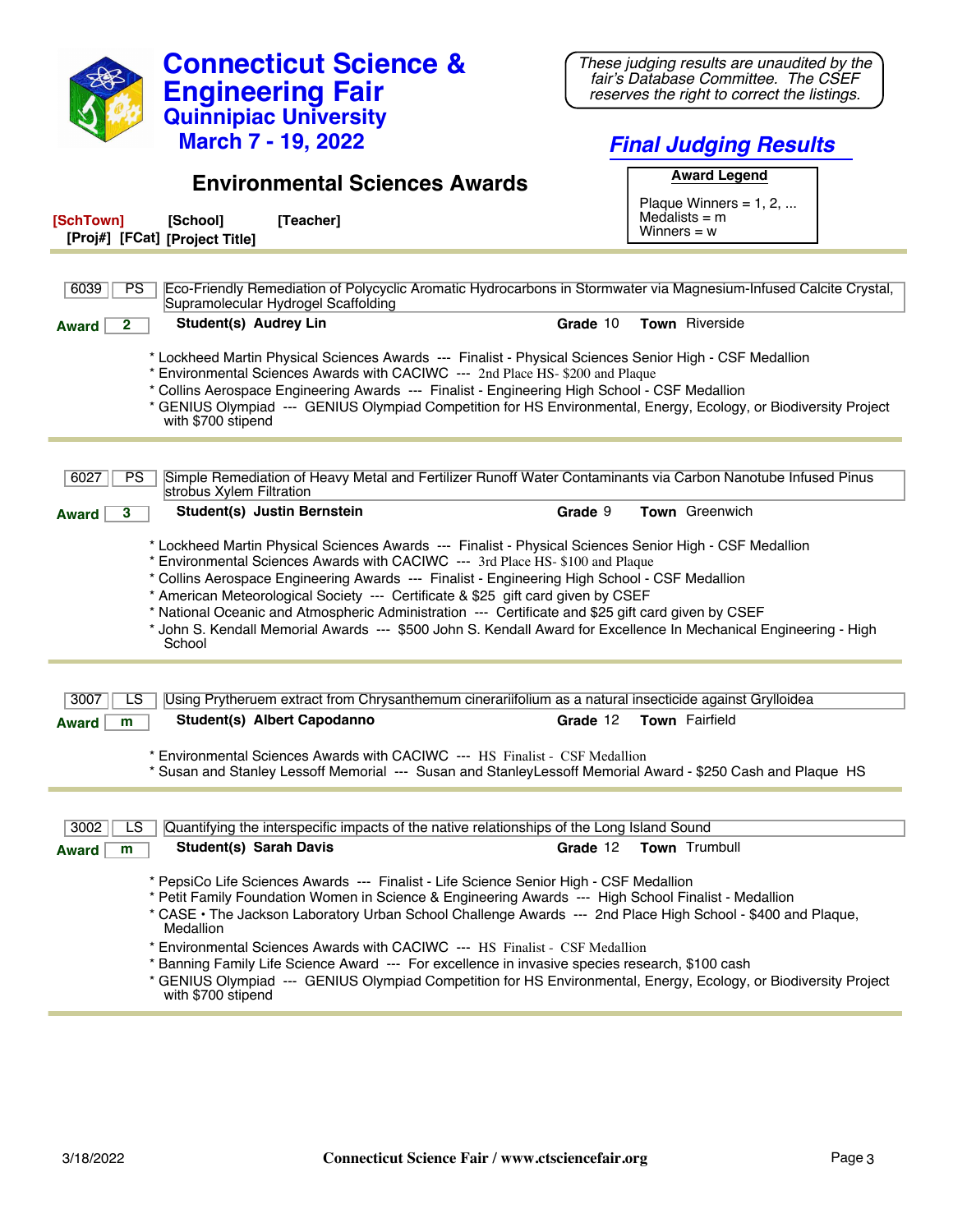|                                                                                                                                                                                                                                                                                                                                                                                                                                                                                                                     | <b>Connecticut Science &amp;</b><br><b>Engineering Fair</b><br><b>Quinnipiac University</b>                              |          |                 | These judging results are unaudited by the<br>fair's Database Committee. The CSEF<br>reserves the right to correct the listings. |  |
|---------------------------------------------------------------------------------------------------------------------------------------------------------------------------------------------------------------------------------------------------------------------------------------------------------------------------------------------------------------------------------------------------------------------------------------------------------------------------------------------------------------------|--------------------------------------------------------------------------------------------------------------------------|----------|-----------------|----------------------------------------------------------------------------------------------------------------------------------|--|
|                                                                                                                                                                                                                                                                                                                                                                                                                                                                                                                     | <b>March 7 - 19, 2022</b>                                                                                                |          |                 | <b>Final Judging Results</b>                                                                                                     |  |
|                                                                                                                                                                                                                                                                                                                                                                                                                                                                                                                     | <b>Environmental Sciences Awards</b>                                                                                     |          |                 | <b>Award Legend</b><br>Plaque Winners = $1, 2, $                                                                                 |  |
| [SchTown]<br>[Proj#] [FCat] [Project Title]                                                                                                                                                                                                                                                                                                                                                                                                                                                                         | [Teacher]<br>[School]                                                                                                    |          | Winners $= w$   | Medalists $=$ m                                                                                                                  |  |
| 3502<br><b>LST</b>                                                                                                                                                                                                                                                                                                                                                                                                                                                                                                  | Metal-Mediated Electromagnetic Radiation:                                                                                |          |                 |                                                                                                                                  |  |
| <b>Award</b><br>m                                                                                                                                                                                                                                                                                                                                                                                                                                                                                                   | <b>Student(s) Collin Eschricht</b>                                                                                       | Grade 11 |                 | Town OLD GREENWICH                                                                                                               |  |
|                                                                                                                                                                                                                                                                                                                                                                                                                                                                                                                     | <b>Hunter Spiess</b>                                                                                                     | Grade 11 |                 | <b>Town</b> Old Greenwich                                                                                                        |  |
|                                                                                                                                                                                                                                                                                                                                                                                                                                                                                                                     | * Environmental Sciences Awards with CACIWC --- HS Finalist - CSF Medallion                                              |          |                 |                                                                                                                                  |  |
|                                                                                                                                                                                                                                                                                                                                                                                                                                                                                                                     |                                                                                                                          |          |                 |                                                                                                                                  |  |
| 3507<br>LST                                                                                                                                                                                                                                                                                                                                                                                                                                                                                                         | Identification and purification of algal supplements as a means to reduce methane production within ruminants            |          |                 |                                                                                                                                  |  |
| m<br><b>Award</b>                                                                                                                                                                                                                                                                                                                                                                                                                                                                                                   | Student(s) James O'Connor                                                                                                | Grade 10 | <b>Town</b> Rye |                                                                                                                                  |  |
|                                                                                                                                                                                                                                                                                                                                                                                                                                                                                                                     | <b>Whip Gorman</b>                                                                                                       | Grade 10 |                 | <b>Town</b> New Cannan                                                                                                           |  |
| * PepsiCo Life Sciences Awards --- 2nd Place- Life Sciences Senior High Team - \$300 (split) & Plaque<br>* Environmental Sciences Awards with CACIWC --- HS Finalist - CSF Medallion                                                                                                                                                                                                                                                                                                                                |                                                                                                                          |          |                 |                                                                                                                                  |  |
| 3512<br><b>LST</b>                                                                                                                                                                                                                                                                                                                                                                                                                                                                                                  | Determining the optimal concentration of nitrogen in fertilizer by examining Wheat samples with NIR spectroscopy.        |          |                 |                                                                                                                                  |  |
| <b>Award</b><br>m                                                                                                                                                                                                                                                                                                                                                                                                                                                                                                   | <b>Student(s) Campbell Officer</b>                                                                                       | Grade 11 |                 | Town Greenwich                                                                                                                   |  |
|                                                                                                                                                                                                                                                                                                                                                                                                                                                                                                                     | <b>Henry Sorbaro</b>                                                                                                     | Grade 11 |                 | Town Greenwich                                                                                                                   |  |
| * PepsiCo Life Sciences Awards --- Finalist - Life Science Senior High Team - CSF Medallion<br>* Environmental Sciences Awards with CACIWC --- HS Finalist - CSF Medallion                                                                                                                                                                                                                                                                                                                                          |                                                                                                                          |          |                 |                                                                                                                                  |  |
|                                                                                                                                                                                                                                                                                                                                                                                                                                                                                                                     |                                                                                                                          |          |                 |                                                                                                                                  |  |
| 6080                                                                                                                                                                                                                                                                                                                                                                                                                                                                                                                | PS   Remediation of Fire-Foam PFAs from Contaminated Water Using an Eco-Friendly and Reusable Water Filtration<br>System |          |                 |                                                                                                                                  |  |
| <b>Award</b><br>m                                                                                                                                                                                                                                                                                                                                                                                                                                                                                                   | Student(s) Adam Kleshchelski                                                                                             | Grade 11 |                 | Town Cos Cob                                                                                                                     |  |
| * Lockheed Martin Physical Sciences Awards --- 4th Place - Physical Sciences Senior High Individual - Plaque<br>* Environmental Sciences Awards with CACIWC --- HS Finalist - CSF Medallion<br>* EnergizeCT Future Sustainability Awards --- High School Finalist - Medallion<br>* Stockholm Junior Water Prize --- Certificate, \$25 gift card by CSEF, possible advance to further competition<br>* University of Hartford Scholarships --- University of Hartford Scholarship- For Excellence in Engineering, or |                                                                                                                          |          |                 |                                                                                                                                  |  |

Technology, \$30,000 (\$7,500 per year)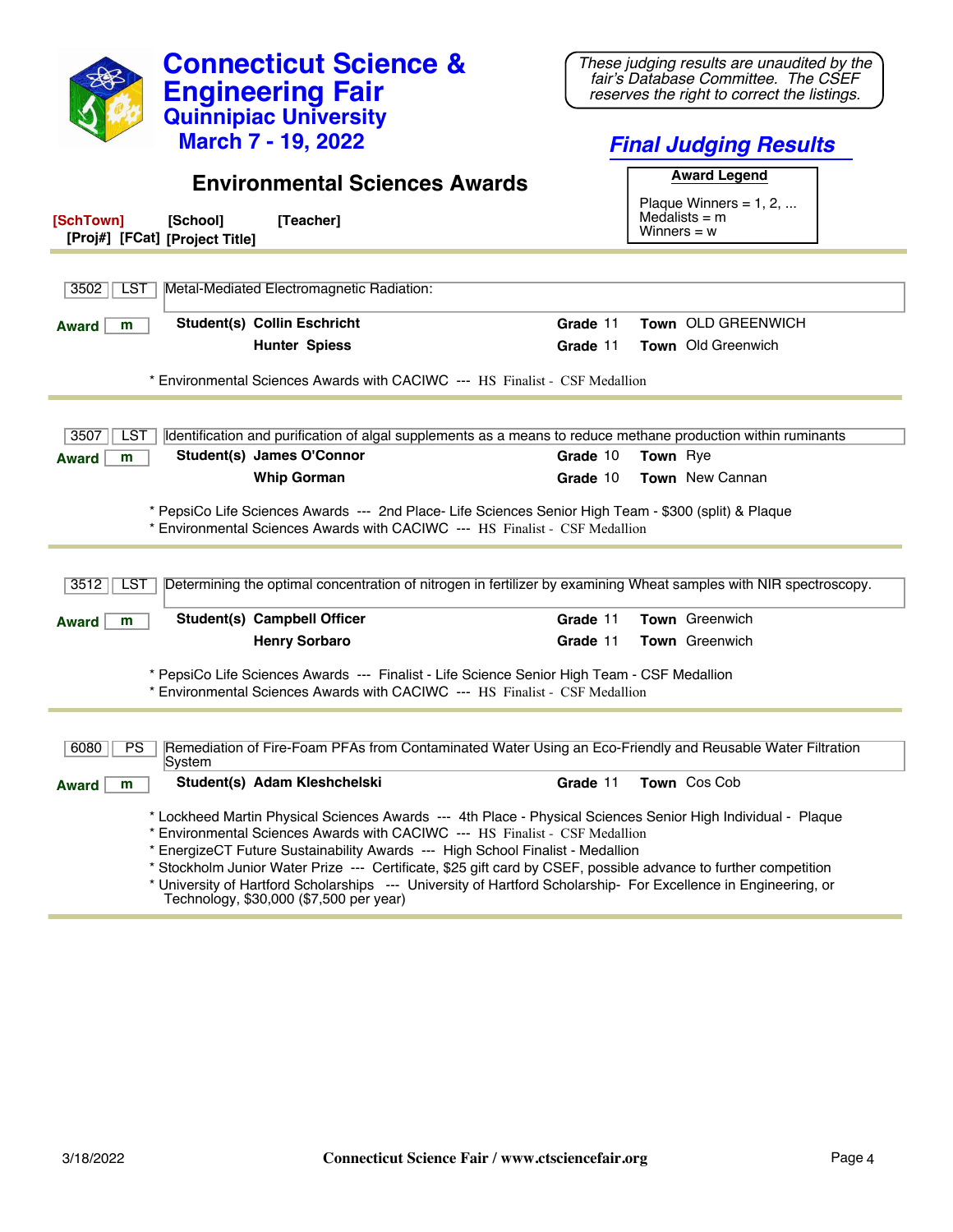| <b>Connecticut Science &amp;</b>                                                                                                                                                                                | These judging results are unaudited by the                                         |
|-----------------------------------------------------------------------------------------------------------------------------------------------------------------------------------------------------------------|------------------------------------------------------------------------------------|
| <b>Engineering Fair</b>                                                                                                                                                                                         | fair's Database Committee. The CSEF<br>reserves the right to correct the listings. |
| <b>Quinnipiac University</b>                                                                                                                                                                                    |                                                                                    |
| <b>March 7 - 19, 2022</b>                                                                                                                                                                                       | <b>Final Judging Results</b>                                                       |
|                                                                                                                                                                                                                 |                                                                                    |
| <b>Environmental Sciences Awards</b>                                                                                                                                                                            | <b>Award Legend</b>                                                                |
| [SchTown]<br>[Teacher]                                                                                                                                                                                          | Plaque Winners = $1, 2, $<br>Medalists $=$ m                                       |
| [School]<br>[Proj#] [FCat] [Project Title]                                                                                                                                                                      | Winners $= w$                                                                      |
|                                                                                                                                                                                                                 |                                                                                    |
| 6082<br>PS<br>Biomimetic Removal of Microspheres Water Contaminants, via Calcite-Infused, Coral-like Melamine Sponges                                                                                           |                                                                                    |
| Student(s) Naomi Park<br>m<br><b>Award</b>                                                                                                                                                                      | Town Riverside<br>Grade 10                                                         |
|                                                                                                                                                                                                                 |                                                                                    |
| * Lockheed Martin Physical Sciences Awards --- 1st Place - Physical Sciences Senior High Individual - \$500 & Plaque<br>* Environmental Sciences Awards with CACIWC --- HS Finalist - CSF Medallion             |                                                                                    |
| * Collins Aerospace Engineering Awards --- 2nd Place- Engineering Senior High- \$400 & Plaque                                                                                                                   |                                                                                    |
| * H. Joseph Gerber Award of Excellence presented by the Connecticut Academy of Science and Engineering ---<br>Physical Sciences 1st HS \$1,000, Solid Silver Medal of Excellence, Invite to CASE Annual Mtg     |                                                                                    |
| * Association for Women Geoscientists --- Certificate & \$25 gift card given by CSEF                                                                                                                            |                                                                                    |
| * Stockholm Junior Water Prize --- Certificate, \$25 gift card by CSEF, possible advance to further competition                                                                                                 |                                                                                    |
| * National Oceanic and Atmospheric Administration --- Certificate and \$25 gift card given by CSEF<br>* Southeastern New England Marine Educators (SENEME) --- \$100 award and membership in SENEME - 1st Place |                                                                                    |
| Senior & T-Shirt                                                                                                                                                                                                |                                                                                    |
|                                                                                                                                                                                                                 |                                                                                    |
| Controlled Delivery of Sulfoxaflor Pesticide via Cinnamaldehyde-infused Hydrogels to Reduce Toxicity to Honey and<br>6042<br><b>PS</b>                                                                          |                                                                                    |
| <b>Wild Bee Pollinators</b>                                                                                                                                                                                     |                                                                                    |
| Student(s) Elizabeth Wallace<br>m<br><b>Award</b>                                                                                                                                                               | Town Old Greenwich<br>Grade 11                                                     |
| * Lockheed Martin Physical Sciences Awards --- 3rd Place - Physical Sciences Senior High Individual - \$200 & Plaque                                                                                            |                                                                                    |
| * Environmental Sciences Awards with CACIWC --- HS Finalist - CSF Medallion                                                                                                                                     |                                                                                    |
| * Association for Women Geoscientists --- Certificate & \$25 gift card given by CSEF<br>* The Goodwin-Niering Center for the Environment --- \$100 for "Excellence in Environmental Conservation Studies"       |                                                                                    |
|                                                                                                                                                                                                                 |                                                                                    |
|                                                                                                                                                                                                                 |                                                                                    |
| Forest Restoration after Wildfire: The Effect of the Addition of Saccharides on Seedling Survival After Replanting in<br>3082<br>LS<br><b>Burnt Soil</b>                                                        |                                                                                    |
| Student(s) Regina Finn<br><b>Award</b><br>m                                                                                                                                                                     | Grade 12<br>Town Old Greenwich                                                     |
|                                                                                                                                                                                                                 |                                                                                    |
| * Environmental Sciences Awards with CACIWC --- HS Finalist - CSF Medallion                                                                                                                                     |                                                                                    |
|                                                                                                                                                                                                                 |                                                                                    |
| The Effect of Azospirillum lipoferum on the Microbial Recovery of Corn Soil after a Moderate-Intensity Fire<br>3008<br>LS                                                                                       |                                                                                    |
| Student(s) Alexandra Hamza                                                                                                                                                                                      | Town Manchester                                                                    |
| <b>Award</b><br>m                                                                                                                                                                                               | Grade 12                                                                           |

\* Environmental Sciences Awards with CACIWC --- HS Finalist - CSF Medallion